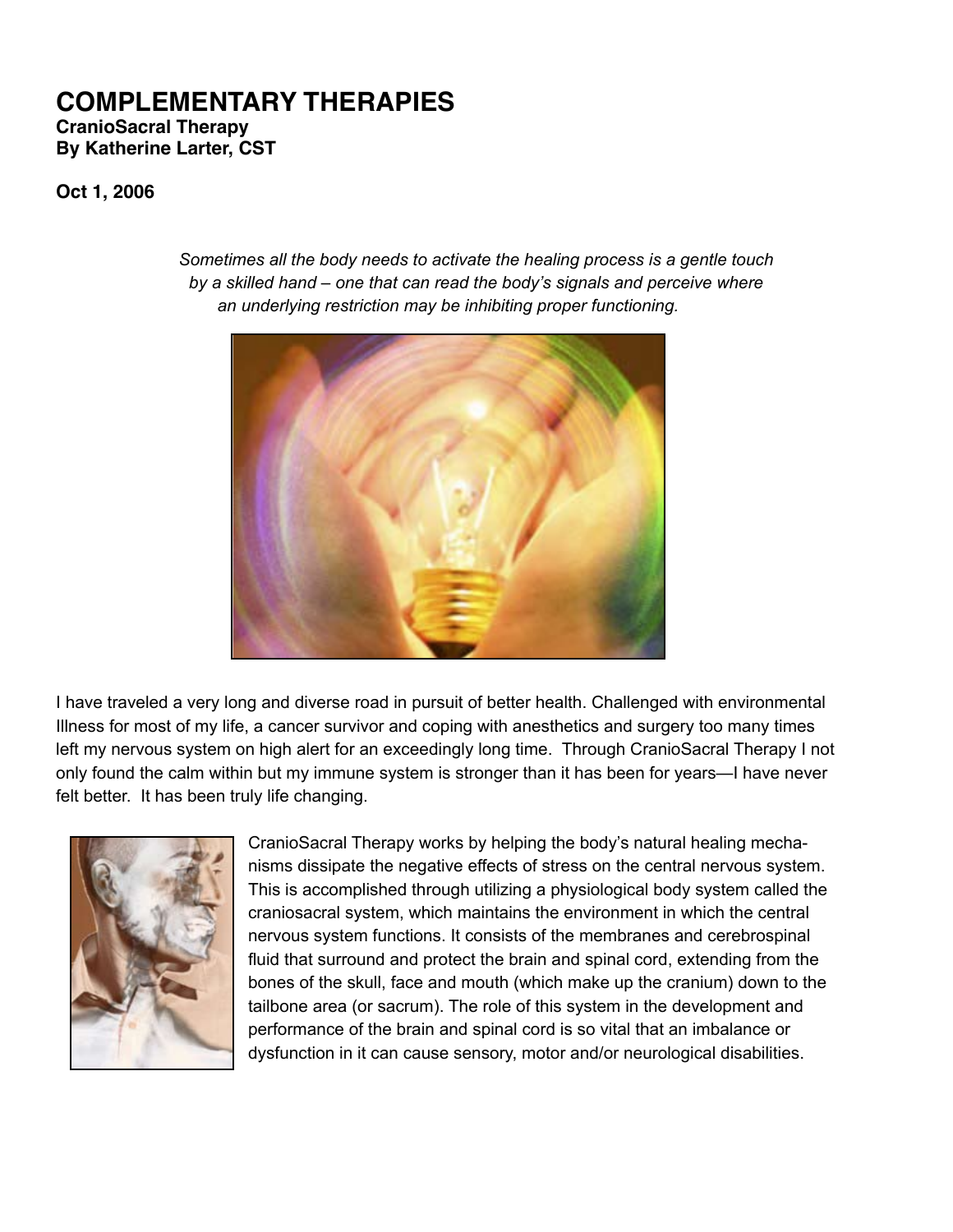Like the pulse of the cardiovascular system, the craniosacral system has a rhythm that can be felt throughout the body. Using a touch generally no heavier than the weight of a nickel, skilled practitioners can monitor this rhythm at key body points to pinpoint the source of an obstruction or stress. Once a source has been determined, they can assist the natural movement of the fluid and related soft tissue to help the body self correct. This simple action is often all it takes to remove a restriction.

Because of its influence on the functioning of the central nervous system, CranioSacral Therapy can benefit the body in a number of ways—from bolstering overall health and resistance to disease to alleviating a wide range of specific medical conditions.



Among CST's largest patient groups are those suffering chronic symptoms that haven't been aided by other approaches. In particular, CST is beneficial to those with head, neck or back injuries resulting from an accident—be it from a car, sports or work mishap or from a fall. The extremely light touch involved in the application of CST makes it a safe approach as well for children, infants and newborns with early traumas, including birth trauma. They especially can benefit from the timely identification

and release of restrictions in the craniosacral system, thereby preventing future difficulties such as learning disabilities or hyperactivity.



Another area of principal effectiveness is with stress related dysfunctions. Insomnia, fatigue, headaches, poor digestion, anxiety and temporomandibular joint (TMJ) dysfunction are just a few examples. CranioSacral Therapy works to reverse the debilitating effects of stress by providing the conditions in which the nervous system can rest and rejuvenate. In fact, it's this capacity to reduce stress that's leading an increasing number of people to include CST as part of their wellness programs.

Other conditions for which CranioSacral Therapy has shown to be effective are various sensory disorders. Among these are eye motor coordination problems, autism, dyslexia, loss of taste or smell, tinnitus, vertigo and neuralgias such as sciatica and tic douloureux.

There are certain situations where application of CST would not be recommended. These include conditions where a variation and/or

slight increase in intracranial pressure would cause instability. Acute aneurysm, cerebral hemorrhage or other preexisting severe bleeding disorders are examples of conditions that could be affected by small intracranial pressure changes.

Response to CST varies from individual to individual and condition to condition. Your response is uniquely your own and can't be compared to anyone else's—even those cases that may appear to be similar to your own.